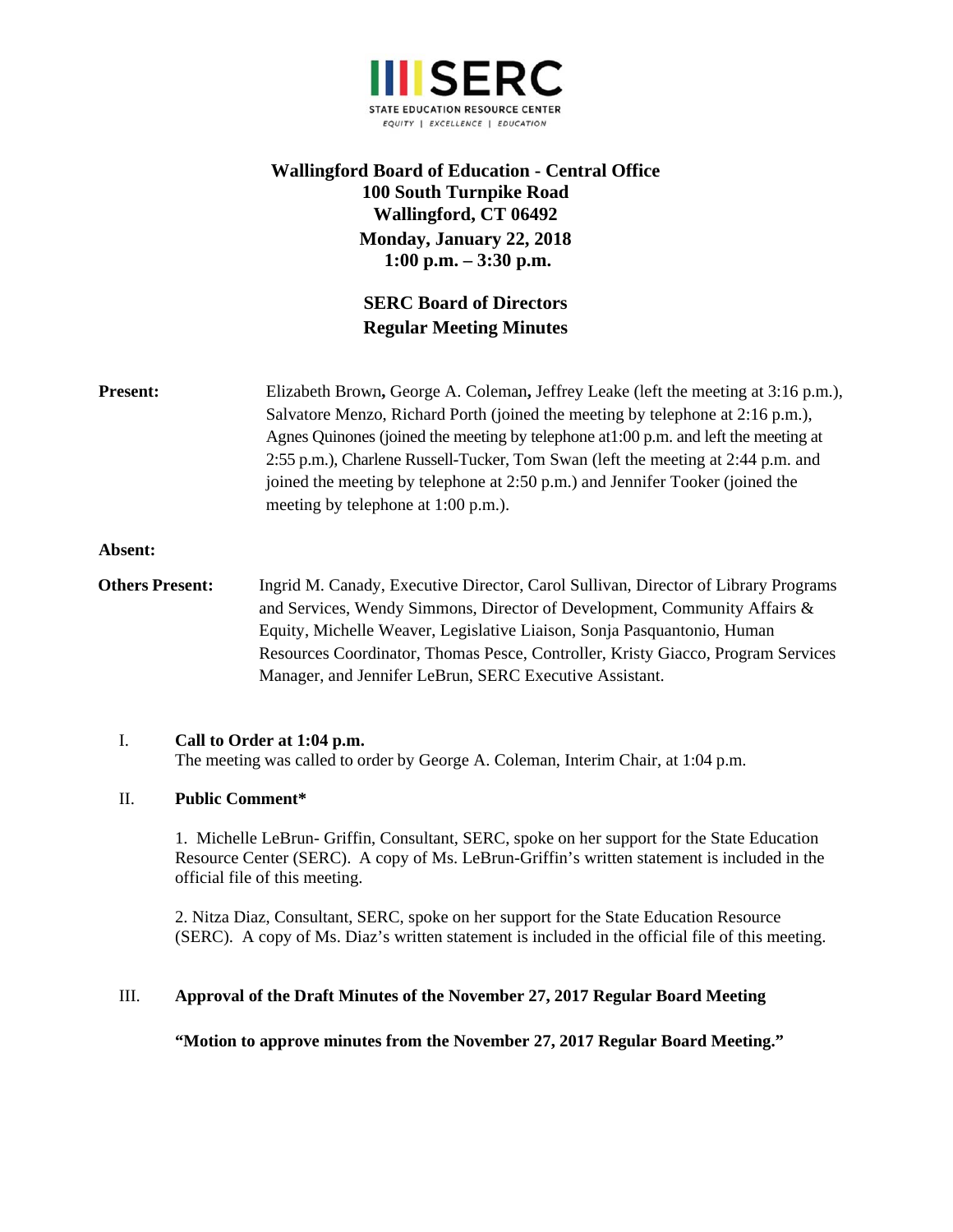SERC Board of Directors Regular Board Meeting January 22, 2018

> Motion: Ms. Brown Second: Dr. Menzo Vote on Motion: In favor: 8 (Brown, Coleman, Leake, Menzo, Quinones, Russell-Tucker, Swan and Tooker)

Opposed: 0 Abstained: 0

#### IV. **Agency Updates from Ingrid M. Canady, Executive Director**

a. Agency Furloughs - Implementation

Ms. Canady shared information regarding SERC furlough days. She explained that four out of the ten days have been implemented. There is very specific protocol in place when the agency is on a furlough day. Public is notified by an automated voicemail message when calling the office and a message is posted on SERC's website. Additionally, the server is shut down completely to ensure the no work policy.

Ms. Brown shared her thanks to the SERC staff for agreeing to these furlough days. Mr. Coleman thanked the Finance Committee for working with Ms. Canady on cost saving measures for the agency.

Ms. Canady reported that the requested six month lease extension was granted with no increase in rent or changes to the lease agreement.

There was general conversation.

#### b. SERC Policy Update - *Sonja Pasquantonio*

Ms. Pasquantonio shared updates to the SERC Telework Policy. Suggested updates were provided by the Operations Committee and Mr. Coleman. SERC currently has 13 staff members that telework.

There was general conversation.

#### c. Budget Update – *Tom Pesce*

Mr. Pesce reviewed the revenue and expenditures spreadsheet in detail and discussed the current budget status.

There was general conversation.

#### V. **Updates from George Coleman, Interim Chair**

a. Update from January 18, 2018 Meeting with Commissioner of Education

Mr. Coleman provided information from the January 18, 2018 meeting with the Commissioner of Education, Dianna Wentzell. Ms. Brown, Mr. Leake, Ms. Russell-Tucker and Ms. Canady were also in attendance at this meeting which took place in Hartford.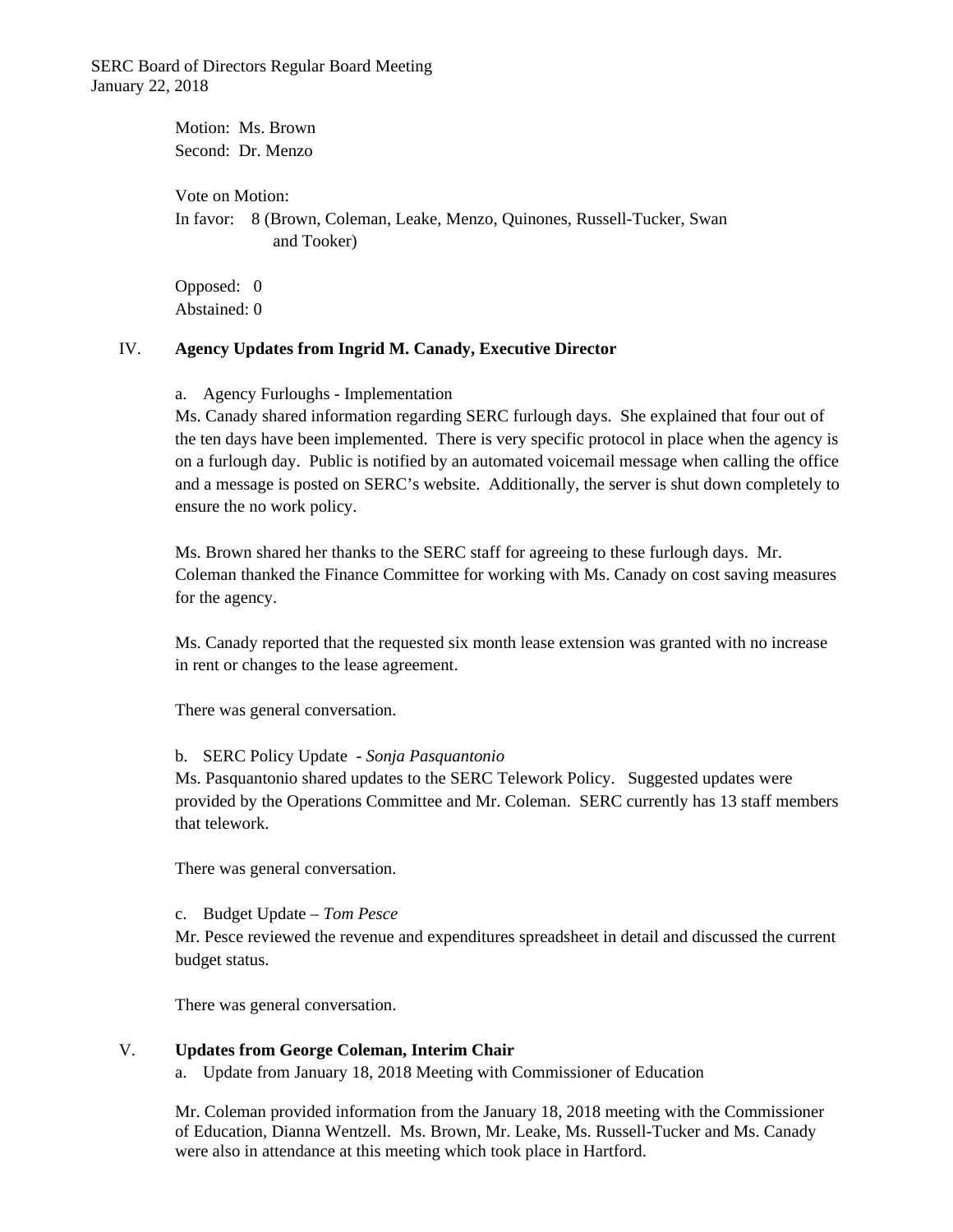SERC Board of Directors Regular Board Meeting January 22, 2018

> Mr. Coleman shared that the meeting went well. He was given the opportunity to share his thoughts and concerns around the agency and its future. It was shared with the Commissioner that a commitment for level funding for the 18-19 fiscal year would mean a reorganization of SERC to operate within that budget.

Conversation ensued.

### VI. **Executive Session**

a. Legal Matters Agenda Item Tabled.

### VII. **Items for Discussion**

a. SERC's Contingency Plan/Timeline

There was consideration about whether, under the current budget constraints; SERC can operate through the end of the 18-19 fiscal year in a reorganized structure with level funding provided by the State Department of Education under the IDEA federal grant, or whether the agency will only be viable until the end of the current fiscal year and be obligated to end its operations.

It was determined by Mr. Coleman, that an assessment of the options available for SERC is crucial in order to render a decision regarding the future of the agency during the next board of directors meeting scheduled for February 26, 2018. It was suggested that Board Members meet in a special meeting to review feasibility information aligned with program development and fiscal responsibilities for the next six months and 18 months respectively.

Ms. LeBrun will poll Board Members for a meeting date.

## VIII. **Action Items**

a. Approval of Revised Telework Policy

## **"Motion to approve Revised Telework Policy".**

Motion: Mr. Leake Second: Mr. Swan

Vote on Motion:

In favor: 8 (Brown, Coleman, Leake, Menzo, Quinones, Russell-Tucker, Swan and Tooker) Opposed: 0

Abstained: 0

b. Decision Regarding Agency's Operation Beyond July 1, 2018 Agenda Item Tabled.

## IX. **SERC Foundation Update**

a. Update from Wendy Simmons, Ph.D., SERC Dr. Simmons shared information on the following: